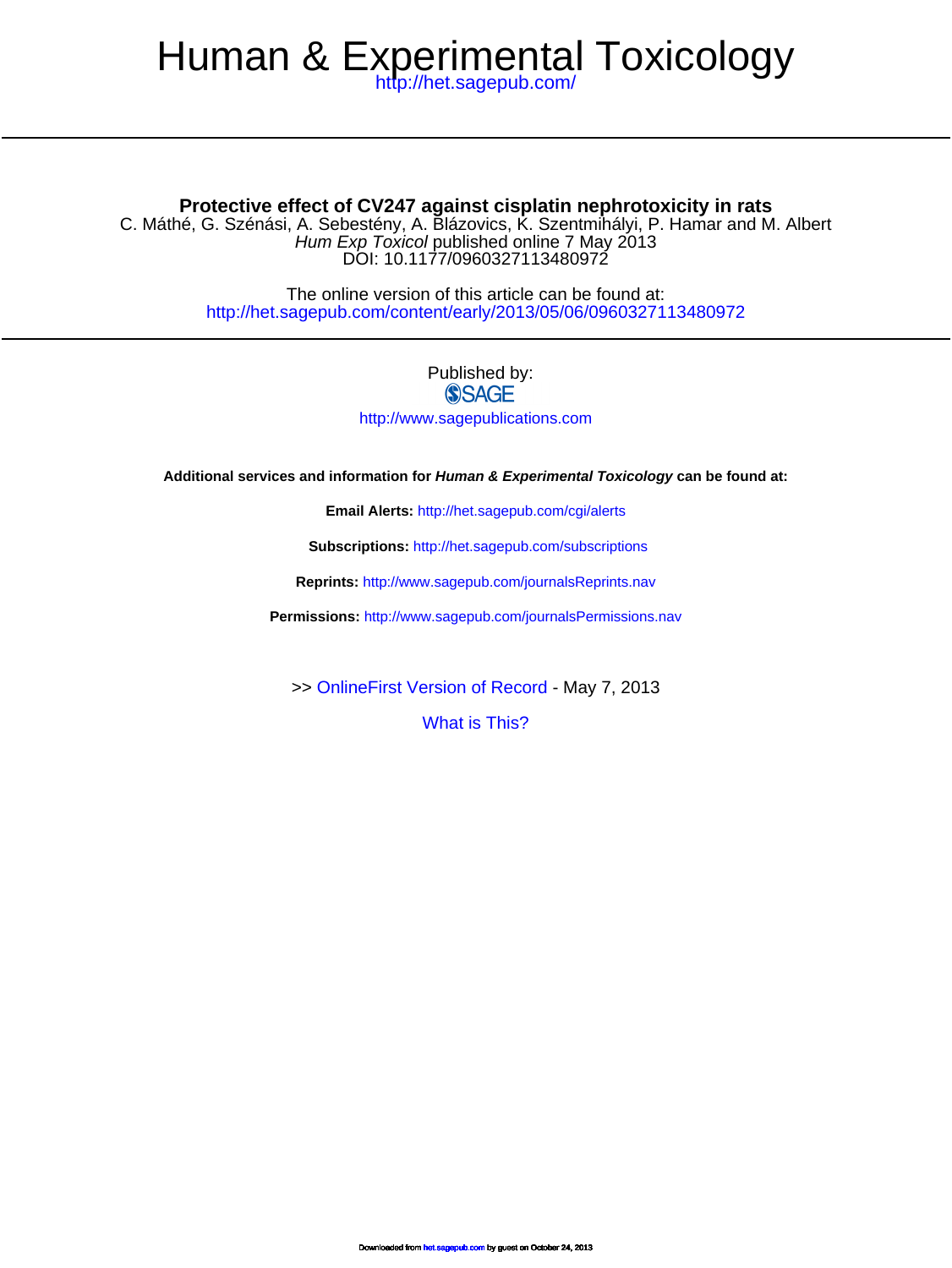

## Protective effect of CV247 against cisplatin nephrotoxicity in rats

Human and Experimental Toxicology 1–11 © The Author(s) 2013 Reprints and permission: [sagepub.co.uk/journalsPermissions.nav](http://www.sagepub.co.uk/journalsPermissions.nav) DOI: 10.1177/0960327113480972 [het.sagepub.com](http://het.sagepub.com)



### C. Máthé<sup>1</sup>, G. Szénási<sup>2</sup>, A. Sebestény<sup>3</sup>, A. Blázovics<sup>4</sup>, K. Szentmihályi $^5$ , P. Hamar $^2$  and M. Albert $^6$

#### Abstract

CV247 (CV), an aqueous mixture of copper (Cu) and manganese (Mn) gluconates, vitamin C and sodium salicylate increased the antitumour effects of cisplatin (CDPP; cis-diamminedichloroplatinum) in vitro. We hypothesized that the antioxidant and cyclooxygenase-2 (COX-2; prostaglandin-endoperoxide synthase 2) inhibitory components of CV can protect the kidneys from CDPP nephrotoxicity in rats. CDPP (6.5 mg/kg, intraperitoneally) slightly elevated serum creatinine (Crea) and blood urea nitrogen (BUN) 12 days after treatment. Kidney histology demonstrated extensive tubular epithelial damage and COX-2 immunoreactivity increased 14 days after treatment. A large amount of platinum (Pt) accumulated in the kidney of CDPP-treated rats. Furthermore, CDPP decreased renal iron (Fe), molybdenum (Mo), zinc (Zn), Cu and Mn concentrations and increased plasma Fe and Cu concentrations. CDPP elevated plasma free radical concentration. Treatment with CV alone for 14 days (twice 3 ml/kg/day orally) did not influence these parameters. Chronic CV administration after CDPP reduced renal histological damage and slightly decreased COX-2 immunoreactivity, while failed to prevent the increase in Crea and BUN levels. Blood free radical concentration was reduced, that is, CV improved redox homeostasis. CV restored plasma Fe and renal Fe, Mo and Zn, while decreased Pt and elevated Cu and Mn concentrations in the kidney. Besides the known synergistic antitumour effects with CDPP, CV partially protected the kidneys from CDPP nephrotoxicity probably through its antioxidant effect.

#### Keywords

antioxidant, cisplatin, cyclooxygenase-2, nephrotoxicity, salicylate

#### Introduction

Cisplatin (CDPP; cis-diamminedichloroplatinum) is a highly effective chemotherapeutic agent used for the treatment of various malignancies. $1-5$  High-dose CDPP-based combination chemotherapy regimens are used as first-line treatment of small cell and non-small cell lung cancers. $6-8$  However, the use of CDPP is limited by serious side effects.<sup>7,9</sup> Despite the use of different hydration protocols allowing dose escalation to therapeutic levels, nephrotoxicity is the main dose-limiting side effect of CDPP. $^{10-14}$  About 20% of acute renal failure cases were due to CDPP among hospitalized patients.<sup>15,16</sup> High-dose CDPPinduced nephrotoxicity (>25% decrease in estimated glomerular filtration rate) was diagnosed in 29% of patients, following a single dose of CDPP, and temporary elevation of serum creatinine (Crea) concentration above the upper normal limit was observed in 41% of 400 CDPP-treated patients with different solid

tumours.<sup>17</sup> Co-morbidities in lung cancer patients greatly increased the incidence of CDPP-induced nephrotoxicity from 7.5% without co-morbidities to 20.9% with concurrent hypertension with or without

Institute of Materials and Environmental Chemistry Research Centre for Natural Sciences, Budapest, Hungary

#### Corresponding author:

Gábor Szénási, Institute of Pathophysiology, Semmelweis University, 1089 Nagyvárad tér 4, Budapest, Hungary. Email: szenasi.gabor@med.semmelweis-univ.hu

Department of Pulmonology, Semmelweis University, Budapest, Hungary

<sup>&</sup>lt;sup>2</sup> Institute of Pathophysiology, Semmelweis University, Budapest, Hungary

Laboratory Animal Science Unit, Faculty of Veterinary Science,

Szent István University, Budapest, Hungary<br><sup>4</sup> Department of Pharmacognosy, Semmelweis University, Budapest, Hungary

<sup>6</sup> Vetmed Laboratory Ltd, Budapest, Hungary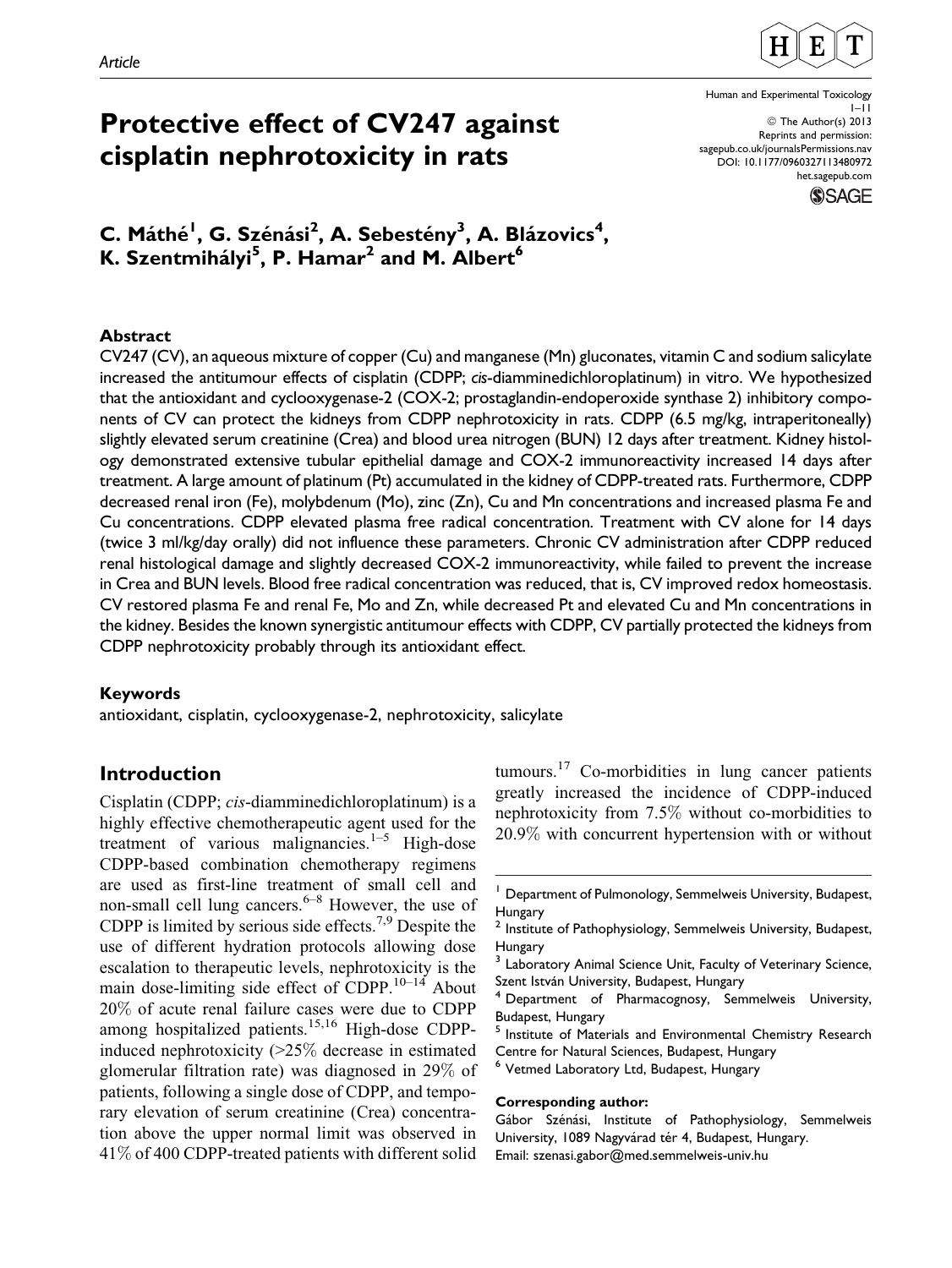superior efficacy of CDPP against a variety of human carcinomas, intensive efforts have been undertaken to weaken the side effects of CDPP, especially nephrotoxicity.

CDPP accumulates in the kidney and, thus, by far the highest CDPP concentration is measured in the kidney after treatment.<sup>19</sup> Copper (Cu) transporter 1 and the organic cation transporter 2 are critically involved in CDPP uptake into renal tubular epithelial cells consequently determining nephrotoxicity.20–23 Oxidative stress, induction of an inflammatory response and direct DNA damage are also implicated in the mechanisms of CDPP-induced nephrotoxicity.<sup>11,13</sup> The importance of oxidative stress has been highlighted by numerous studies demonstrating that antioxidant agents ameliorate CDPP nephrotoxicity in experimental animals.24–26 Acute or chronic treatment with vitamin C produced encouraging results in rat experiments.<sup>27–30</sup> Selenium (Se)<sup>31</sup> or co-administration of vitamin E and  $\text{Se}^{32}$  or acetylsalicylic acid and sodium salicylate was also protective. $33-35$ 

CV247 (CV) is composed of manganese (Mn) and Cu gluconates, sodium salicylate and ascorbic acid (exact composition is given in the Methods section), which are known to have antioxidant (ascorbic acid, Mn and Cu), cyclooxygenase (COX) and tumour necrosis factor- $\alpha$  (TNF- $\alpha$ ) inhibitory (sodium salicylate) effects. CV was shown to decrease the viability of six cancer cell lines in culture and to augment the cytotoxic effect of CDPP against human breast and especially colon carcinoma. $36,37$  As some constituents of CV protected against kidney injury as shown above, $32,33$  it may also alleviate the CDPP-induced nephrotoxicity by synergistically acting at several target sites. Therefore, the aim of this study was to investigate the net effects of CV on renal function, antioxidant status and kidney histology after CDPP treatment.

#### Materials and methods

#### Animals

The study was conducted on 40 males, 8-week-old Wistar rats weighing 175–190 g. The animals were randomly divided into four groups  $(n = 10/\text{group})$ . They were kept under standard conventional conditions according to European Council Directive 123. The study conformed to the Declaration of Helsinki guidelines and was approved by the local Animal

#### Test materials

CDPP (10 mg in 20 ml) was obtained from TEVA (Petach Tikva, Israel). The composition of CV (Pharmaserve Ltd, Manchester, UK) was the following: 40 mg ascorbic acid, 2 mg Mn gluconate (unique selling proposition), 2 mg Cu gluconate and 35 mg sodium salicylate per millilitre solution (www.ivymedical.com). Methyl-cellulose mucilage (Dow Chemicals, Midland, MI, USA) was prepared in distilled water  $(1\%)$ .

#### Study protocol

Rats were randomly allocated into four treatment groups. Control (C) rats received  $1\%$  methyl cellulose at 10 ml/kg body weight, orally (p.o.) by gastric gavage twice daily for 14 days. Another group of rats received CV at 3 ml/kg body weight p.o. twice daily, 12 h apart, for 14 days (CV). The dose given was  $2 \times 120$  mg/kg/day vitamin C,  $2 \times 10^5$  mg/kg/day sodium salicylate,  $2 \times 6$  mg/kg/day Cu gluconate and  $2 \times 6$  mg/kg/day Mn gluconate. The above dose was selected based on the previous experience in dogs and also on the results of a previous 26-week repeated dose oral toxicity study (unpublished results; IVM 001/032165, Huntington Life Sciences Ltd). Two further groups were intraperitoneally injected with a single dose of CDPP at 6.5 mg/kg body weight. CDDP dose ranged from 5 to 7 mg/kg in a majority of previous rat studies.<sup>19,22,27–33,38,39</sup> CDDP was suspended in 10 ml/kg 1% methyl cellulose. CDDPinjected rats were subsequently treated with either vehicle (CDDP) or CV as above (CDDP  $+$  CV). The first CV dose followed CDDP by half hour. All rats were weighed and food and water consumptions were also measured daily.

#### Renal function

On day 12, 1.5 ml of blood samples was taken from all rats by retro-orbital puncture under isoflurane anaesthesia after a 20-h food deprivation. The blood was anticoagulated with citrate and centrifuged twice at 2500 r/min for 10 min at  $+4^{\circ}$ C to obtain plasma. Plasma Crea and blood urea nitrogen (BUN) were determined by colorimetric tests using the commercially available kits. Rats were terminally anaesthetized with an overdose of pentobarbital on day 14.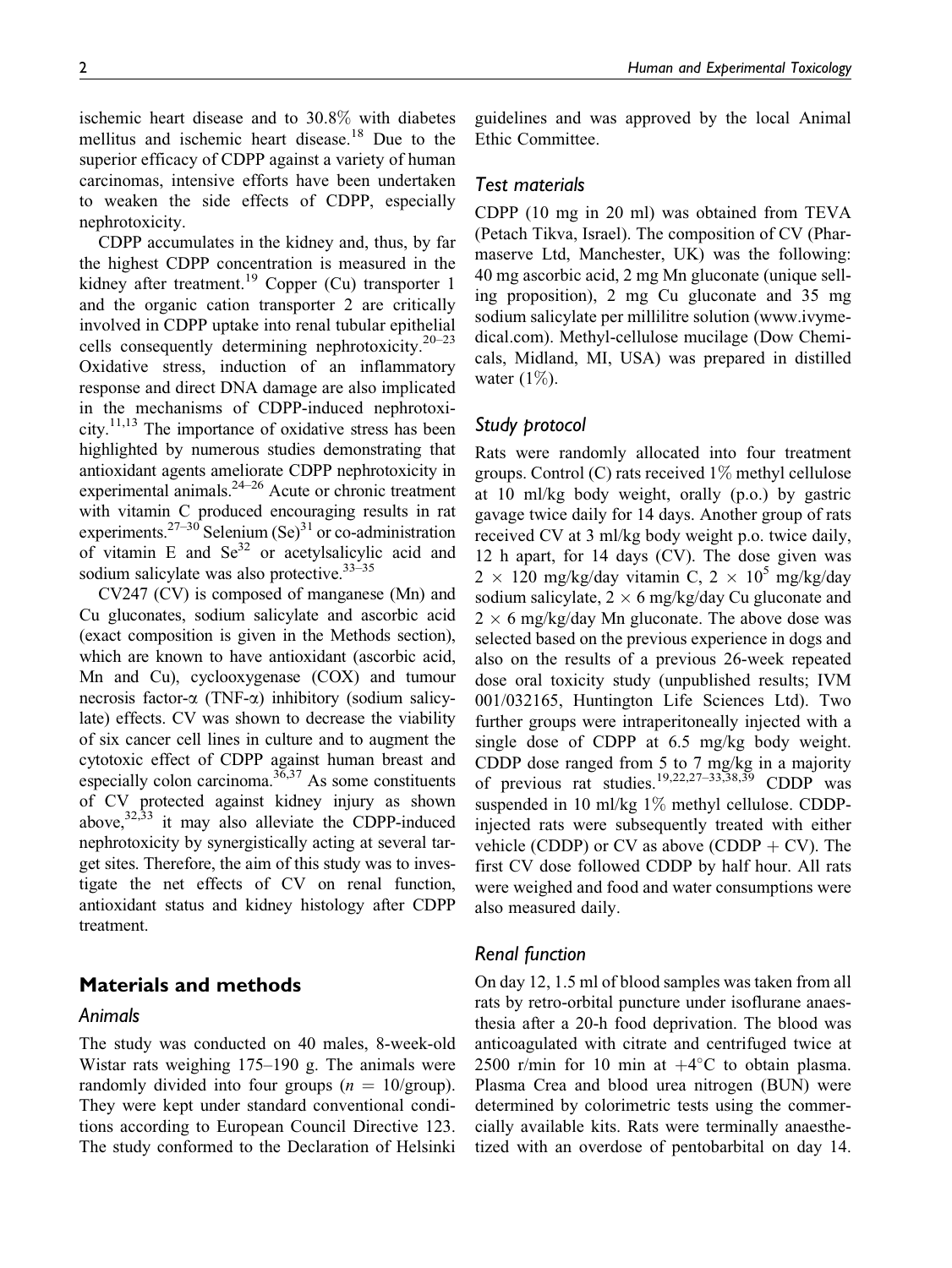

Figure 1. The effects of acute cisplatin and chronic CV247 administration on the body weight and daily water consumption in rats (n=10/group). Left panel: body weight. The asterisk (\*) shows that from day 3 body weight was significantly decreased in the groups treated with cisplatin and cisplatin  $+$  CV247 in comparison to the groups treated with vehicle and CV247. Right panel: water consumption. The asterisk (\*) shows that from day 5 water consumption was significantly increased in the groups treated with cisplatin and cisplatin  $+$  CV247 in comparison to the group treated with vehicle. The open circles show that on days 8, 9 and 11 water consumption was significantly increased in the group treated with CV247 in comparison to the group treated with vehicle. The statistical analysis was performed by two-way repeated measures ANOVA followed by Bonferroni post hoc test.

Blood was collected by aortic puncture and the kidneys were removed and weighed.

#### Induced chemiluminescence in the plasma

A small volume of plasma samples  $(50-100 \mu l)$  was assayed with a hydrogen peroxide  $(H_2O_2)/OH$ –microperoxidase–luminol system for 30 s as described previously.<sup>40</sup> Chemiluminescence was detected in a Berthold Lumat 9501 luminometer (Berthold Technologies GmbH & Co. KG, Bad Wildbad, Germany).

#### Metal contents in the plasma and kidney

After digestion of the samples in nitric acid (5 ml, 65%) and  $H_2O_2$  (2 ml, 30%), an inductively coupled plasma (IPC) optical emission spectrometric method was used for measuring the metal content in a Spectro Genesis ICP equipment (Spectro Analytical Instruments GmbH, Kleve, Germany). $^{41}$  For the standardization of equipment and measurements of elements, Spectro multielement and Spectrum 3D standards were used. A computer-guided TraceLab 50 type polarographic–voltammetric analyzer was used for the voltammetric determination of Se at  $-550$  mV.<sup>42</sup>

#### Histology and immunohistochemistry

One kidney from all rats was fixed in 8% buffered formalin (pH 7.4), and paraffin sections were prepared and stained with haematoxylin–eosin stain. Renal histological changes were blindly evaluated using a 5-grade severity scale ( $0 = no$  change; 1 = minimal changes;  $2 =$  mild changes;  $3 =$  moderate changes;  $4 = severe changes$ ). The COX-2 (prostaglandinendoperoxide synthase 2) immunohistochemistry was carried out using a mouse monoclonal COX-2 primary antibody (Novocastra, Newcastle, UK) at 1:100 dilution. The secondary antibody was a peroxidaseconjugated mouse/rabbit polymer (Dako Real™ Envision™/horseradish peroxidase, rabbit/mouse) (Dako North America, Inc., Carpinteria, CA, USA). Diaminobenzidine was used for visualization.

#### Statistical analysis

Means  $\pm$  SD are given throughout. The statistical comparisons were performed by two-way repeated measures analysis of variance (ANOVA) with the Bonferroni post hoc test or Mann–Whitney U test using GraphPad Prism 5 for Windows or by twoway ANOVA using the SPSS 17 for Windows, when appropriate. The level of significance was set at  $p \le 0.05$ .

#### **Results**

#### Body weight

Body weight of rats steadily increased in group C from 171  $\pm$  8 g to 234  $\pm$  15 g over a study period of 14 days with a drop on day 11 after the overnight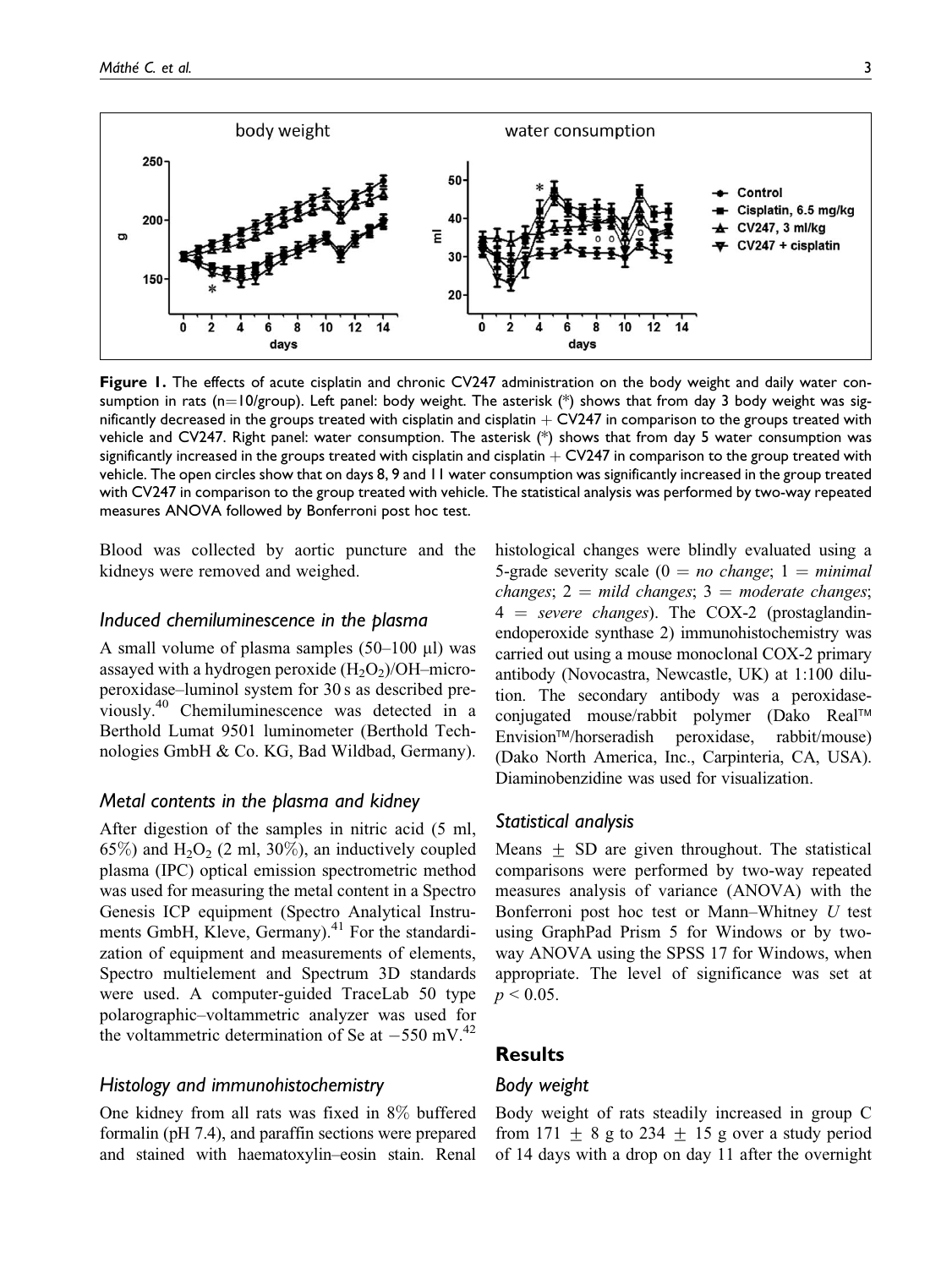

Figure 2. The effects of acute cisplatin and chronic CV247 administration on plasma creatinine and blood urea nitrogen concentration on day 12 in rats ( $n=10$ /group). CDDP increased both plasma creatinine and blood urea nitrogen (BUN) concentrations on day 12 of the experiment. CV247 did not alter plasma creatinine and BUN concentrations compared to those of the groups treated either with vehicle or with CDDP. Group effects of CDDP and CV247 and their interaction were obtained from two-way ANOVA.



Figure 3. The effects of acute cisplatin and chronic CV247 administration on the free radical- and reactive oxygen species (ROS)-scavenging ability of the serum of rats measured by chemiluminescence (RLU%) on day 14 after cisplatin administration. Cisplatin increased while CV247 decreased plasma chemiluminescence. Group effects of CDDP and CV247 and their interaction were obtained from two-way ANOVA.

food deprivation before blood sampling (Figure 1). In comparison with the baseline value, CDDP caused a 5.5% peak body weight loss ( $p \le 0.001$ ) from  $167 \pm 6$  g to  $158 \pm 9$  g on day 3 after treatment. Thereafter, body weight gain returned to a rate similar to that seen in group C. CV treatment did not influence body weight in comparison with groups C and CDDP, respectively. Consequently, on the last day of the study, body weight of rats treated with CDDP and CDDP + CV was  $12-15\%$  lower ( $p < 0.001$ ) than body weight of rats in groups C and CV.

#### Food and water consumptions

CV consistently increased water consumption in comparison with group C (Figure 1), which was statistically significant on days 8, 9 and 11 ( $p < 0.05$ , all). CDPP caused a short, non-significant decrease in water consumption on day 2 after its administration. Thereafter, from day 4, rats in the CDDP and  $CDDP + CV$  groups drank significantly more water than rats in group C. Co-administration of CV to CDPP did not alter water consumption in comparison with the group treated with CDPP only. Neither CDDP nor CV alone or in combination with CDDP altered food consumption (data not shown).

#### Renal function

Crea and BUN values were within physiological limits in groups C and CV (Crea:  $17.0-22.5 \mu$ mol/l; BUN: 6.63–10.48 mmol/l). CDDP increased both Crea ( $p < 0.001$ ) and BUN ( $p < 0.01$ ) concentrations at day 12 after its administration, while CV did not alter ( $p > 0.05$  both) these effects of CDDP on renal function (Figure 2).

Plasma reactive oxidant levels increased 14 days after CDDP administration, as measured by chemiluminescence. CV did not alter chemiluminescence in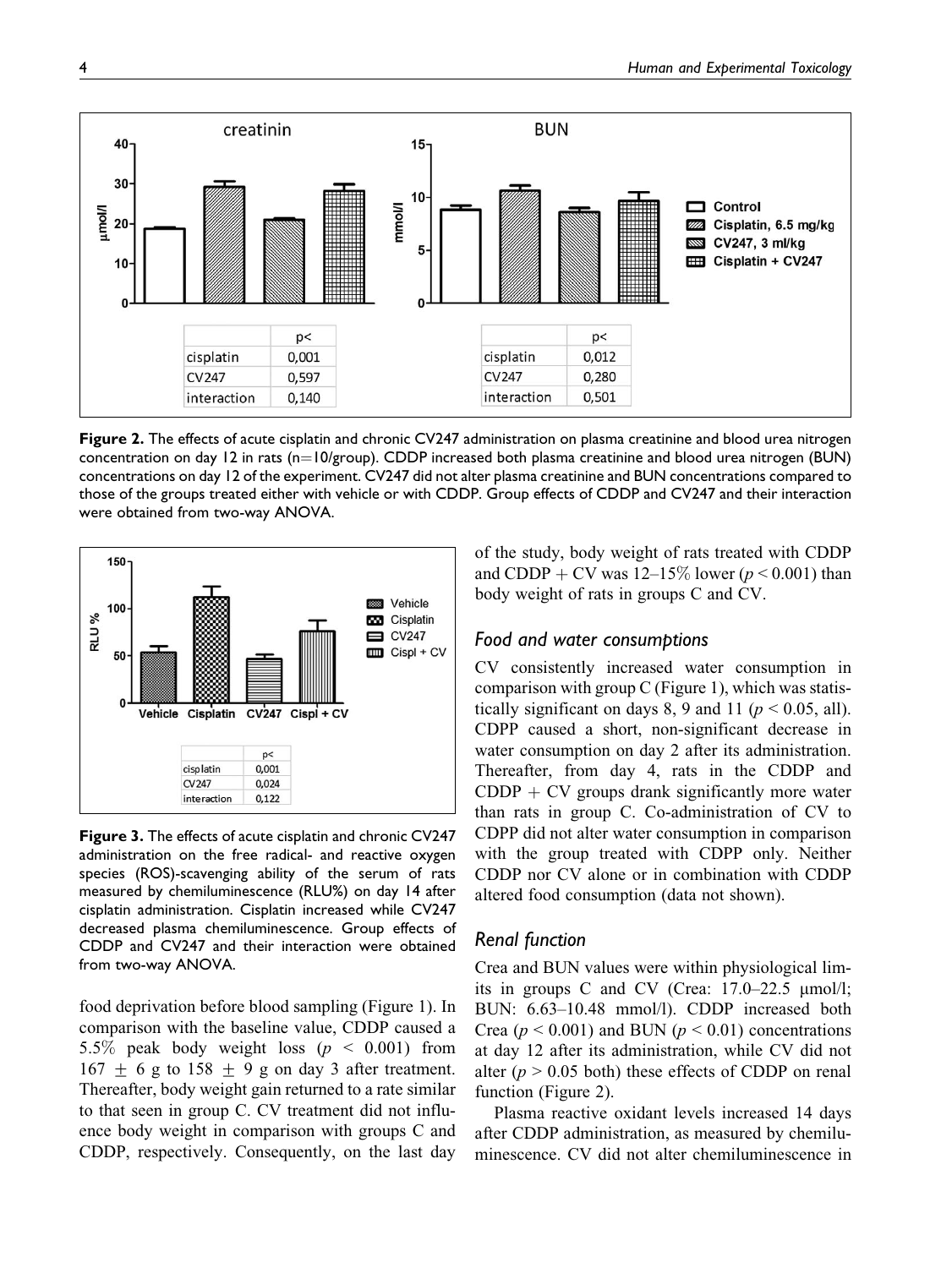|                 | Element concentration |                 |                 |               |                          | ANOVA $(p)$ |                          |  |
|-----------------|-----------------------|-----------------|-----------------|---------------|--------------------------|-------------|--------------------------|--|
|                 | C                     | <b>CDDP</b>     | CV              | $CDDP + CV$   | <b>CDDP</b>              | CV          | $CDDP + CV$              |  |
| Cobalt          | $0.25 + 0.03$         | $0.21 \pm 0.05$ | $0.23 + 0.03$   | $0.21 + 0.05$ | < 0.053                  | < 0.384     | < 0.382                  |  |
| Copper          | $5.09 + 0.50$         | $2.85 + 0.61$   | $5.07 + 0.80$   | $3.86 + 0.54$ | < 0.001                  | < 0.024     | < 0.016                  |  |
| <b>Iron</b>     | $42.5 + 4.1$          | $33.4 + 3.4$    | $38.2 \pm 2.8$  | $38.7 + 4.4$  | < 0.001                  | < 0.743     | < 0.001                  |  |
| Manganese       | $0.81 + 0.12$         | $0.51 + 0.10$   | $0.79 + 0.08$   | $0.60 + 0.07$ | < 0.001                  | < 0.01      | < 0.032                  |  |
| Molybdenum      | $0.23 \pm 0.02$       | $0.19 \pm 0.03$ | $0.26 + 0.02$   | $0.23 + 0.04$ | < 0.001                  | < 0.001     | < 0.662                  |  |
| Platinum        | <b>BLO</b>            | $3.05 + 0.58$   | BLO.            | $2.07 + 0.25$ | $\overline{\phantom{m}}$ | < 0.001     | $\overline{\phantom{m}}$ |  |
| <b>Selenium</b> | $0.19 + 0.16$         | $0.13 + 0.06$   | $0.21 + 0.09$   | $0.29 + 0.15$ | < 0.895                  | < 0.202     | < 0.331                  |  |
| <b>Zinc</b>     | 16.1 $\pm$ 1.38       | $13.2 + 1.51$   | 15.1 $\pm$ 0.82 | $15.0 + 0.70$ | < 0.001                  | < 0.340     | < 0.001                  |  |

**Table 1.** Element concentrations of rat kidneys ( $\mu$ g/g) measured using ICP-OES.

ANOVA: analysis of variance; BLQ: below limit of quantitation; ICP-OES: inductively coupled plasma optical emission spectrometric; CDPP: cisplatin (cis-diamminedichloroplatinum); C: control; CV: CV247.

**Table 2.** Element content in rat plasma ( $\mu$ g/g) measured using ICP-OES.<sup>a</sup>

|             | Element concentration |                 |                 |                 |             | ANOVA $(p)$ |             |  |
|-------------|-----------------------|-----------------|-----------------|-----------------|-------------|-------------|-------------|--|
|             |                       | <b>CDDP</b>     | C٧              | $CDDP+CV$       | <b>CDDP</b> | CV          | $CDDP + CV$ |  |
| Copper      | $0.824 + 0.101$       | $0.957 + 0.116$ | $0.820 + 0.069$ | $0.961 + 0.201$ | < 0.002     | < 0.993     | < 0.916     |  |
| <b>Iron</b> | $3.56 + 0.97$         | $5.89 + 1.87$   | $3.81 + 1.63$   | $3.46 + 0.68$   | < 0.046     | < 0.029     | < 0.008     |  |
| Manganese   | $0.026 + 0.012$       | $0.041 + 0.025$ | $0.024 + 0.012$ | $0.029 + 0.016$ | < 0.082     | < 0.208     | < 0.378     |  |
| Molybdenum  | $0.056 + 0.020$       | $0.067 + 0.019$ | $0.041 + 0.022$ | $0.045 + 0.024$ | < 0.263     | < 0.017     | < 0.644     |  |
| Zinc        | $1.37 + 0.27$         | $1.48 + 0.18$   | $1.33 + 0.12$   | $1.27 + 0.17$   | < 0.738     | < 0.076     | < 0.233     |  |

ICP-OES: inductively coupled plasma optical emission spectrometric; CDPP: cisplatin (cis-diamminedichloroplatinum); C: control; CV: CV247.

<sup>a</sup>Plasma platinum, cobalt and selenium concentrations were below the limit of quantitation in most cases.

comparison with group C, while CV attenuated the CDDP-induced elevation in plasma reactive oxidant levels (Figure 3).

#### Metal concentrations in plasma and kidneys

Kidney Cu, iron (Fe), Mn, molybdenum and zinc (Zn) concentrations were lower in the kidney 14 days after treatment with CDDP, while cobalt (Co) and Se concentrations did not change ( $p < 0.05$ ). Treatment with CV increased Mo concentrations in the kidney, while it did not change other element concentrations (Table 1). Co-administration of CV with CDDP restored renal Fe and Zn concentrations to control levels and also increased renal Cu and Mn concentrations significantly, although Cu and Mn remained below the control levels. The effect of CDDP on renal Mo concentration was restored by CV. Still, 14 days after CDDP administration, kidney platinum (Pt) concentration was  $3 \mu g/g$  versus undetectable values in C rats. CV strikingly reduced kidney Pt concentration by 30\% ( $p < 0.05$ ).

Plasma concentrations of Pt, Co and Se were undetectable in untreated control animals. CDDP increased plasma Cu and Fe concentrations (Table 2). Co-administration of CV with CDDP restored plasma Fe concentrations, while CV did not alter the effect of CDDP on plasma Co concentrations.

#### Kidney histology and immunohistochemistry

No histological changes were seen in the kidneys in groups C and CV. Varying degrees of pathological changes were found in the kidneys of CDDP and  $CDDP + CV$  groups. Renal tubular epithelial cell atrophy was presented by cystic dilatations of the tubular lumina, in which accumulation of desquamated tubular epithelial cells were present as hialynacous material. Many tubular epithelial cells appeared apoptotic or necrotic. In addition, in the damaged tubular epithelium, atypical, regenerating cells were visible. Tubulointerstitial inflammation was indicated by the presence of lymphocytic and macrophage infiltration in the interstitial space, accompanied by interstitial fibrosis appearing as multiple focal presence of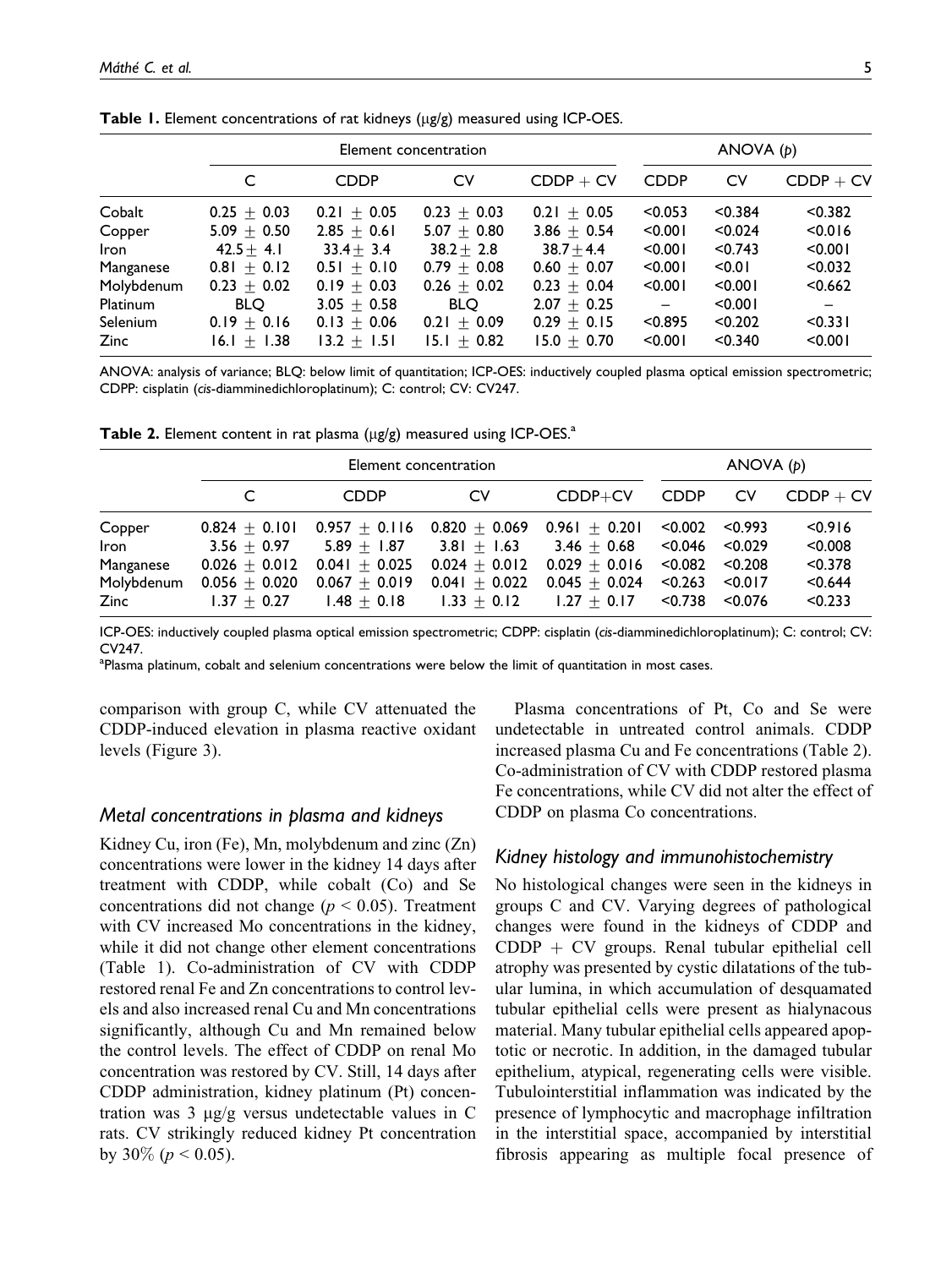

Figure 4. The effects of acute cisplatin and chronic CV247 administration on kidney histology (haematoxylineosin staining). The structure of the kidney was normal in the C (A) and CV groups (C). Severe degree of tubulointerstitial abnormality was present in rats treated with CDDP (B), and similar but significantly less severe (CDDP:  $3.67 \pm 0.50$  vs. CDDP+CV: 2.67 $\pm$ 0.71; p<0.01) alterations were detected in the group treated with CDDP+CV (D). See higher magnification of sections from the group CDDP (E) and CDDP+CV (F). Blinded scores of histological abnormalities were statistically compared by two-way ANOVA. (a)=C, (b)=CDPP, (c)=CV, (d)=CDPP+CV, (e)=CDPP-high power,  $(f)$ =CDPP+CV-high power.

fibroblasts (Figure 4). Blind assessment demonstrated kidney injury from  $3.67 \pm 0.50$  in CDDP to a reduction in the mean score severity of histological 2.67  $\pm$  0.71 in CDDP + CV ( $p$  < 0.01).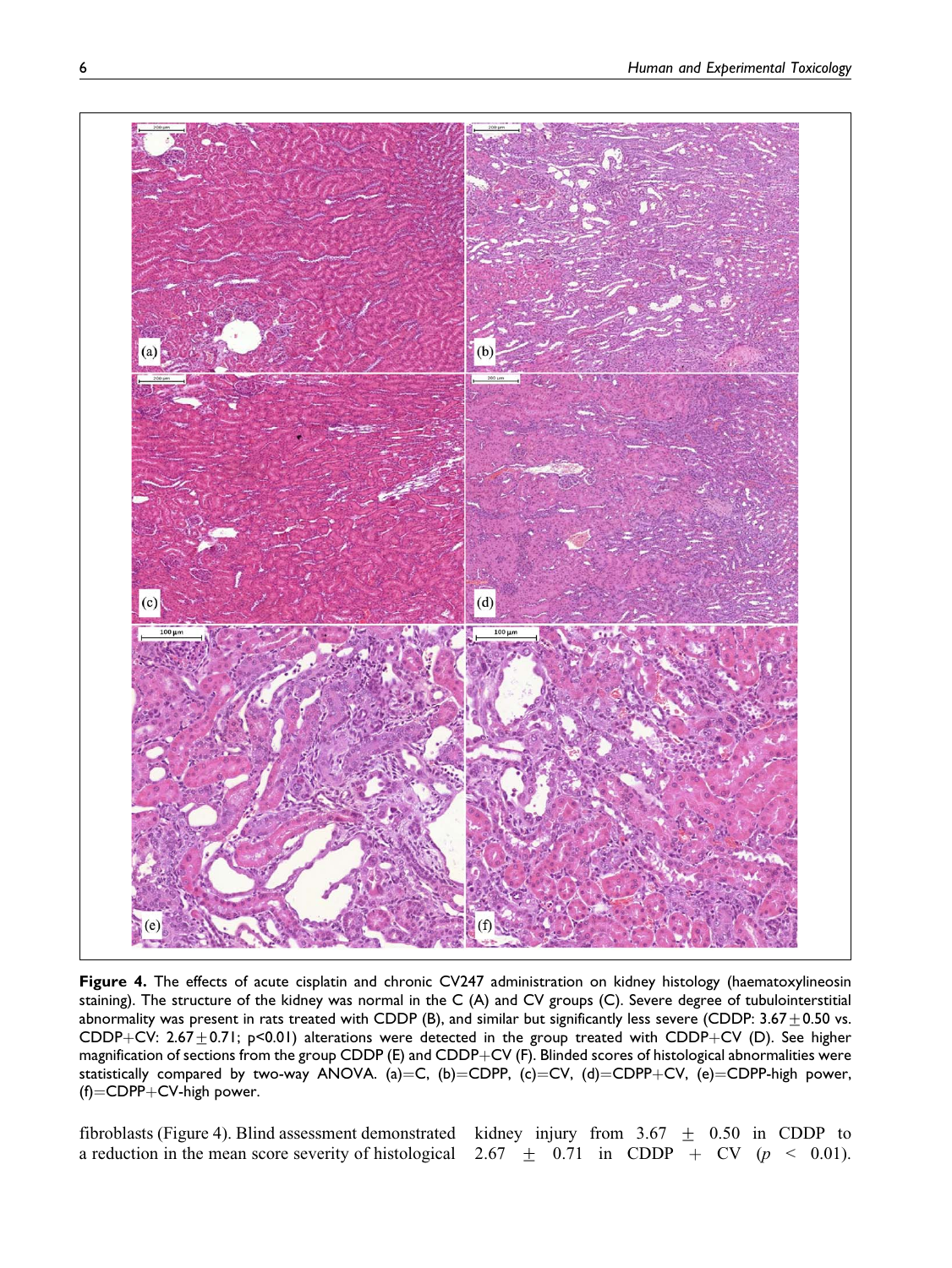

Figure 5. The effects of acute cisplatin and chronic CV247 administration on COX-2 immunohistochemistry in the renal cortex. Mild activity in the interstitium and tubular epithelium was present in rats treated with vehicle (A) and CV (C). CDDP increased COX-2 activity in the damaged areas of the kidney (B), which effect was almost significantly decreased  $(3.00\pm0.71$  vs. 2.44  $\pm$  0.53, p=0.097, Mann Whitney test) by CV (D). See higher magnification of sections from the group CDDP (E) and CDDP+CV (F). Blinded scores of COX-2 immunoreactivity were statistically compared by two-way ANOVA. (a)=C, (b)=CDPP, (c)=CV, (d)=CDPP+CV, (e)=CDPP-high power, (f)=CDPP+CV-high power.

Immunohistochemistry revealed a moderate degree of focal COX-2 activity in the cytoplasm of the tubular epithelium in the interstitial space and in the walls

of major blood vessels (score, control:  $1.20 \pm 0.42$ and CV:  $1.0 \pm 0.0$ ). Blind assessment of COX-2 activity revealed that COX-2 immunoreactivity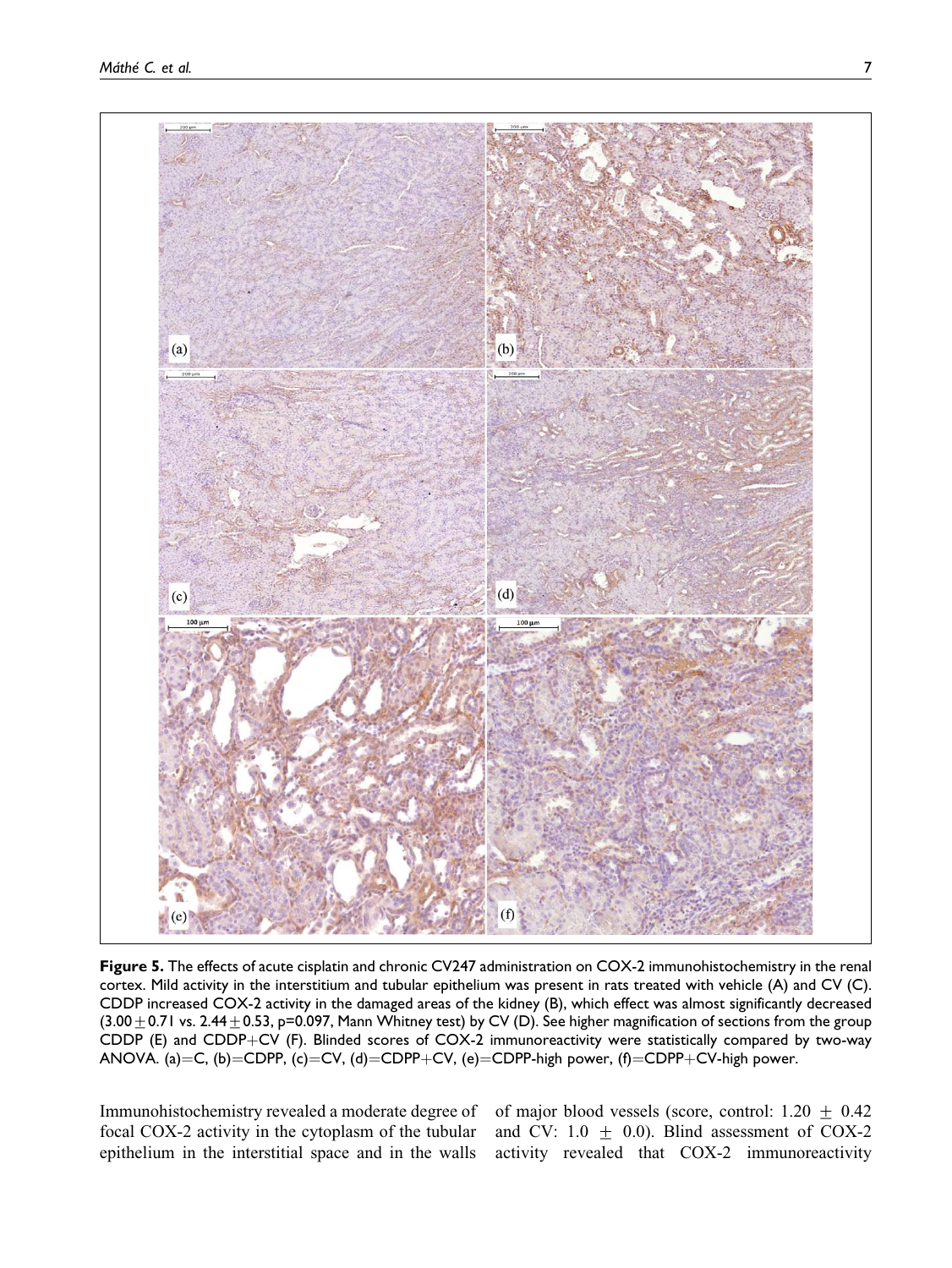markedly increased in the groups treated with CDDP and CDDP  $+$  CV. Treatment with CV did not alter COX-2 immunoreactivity versus C but CV slightly  $(3.00 + 0.71$  versus 2.44 + 0.53,  $p = 0.097$ , Mann–Whitney test) decreased COX-2 immunoreactivity caused by CDDP (Figure 5).

#### **Discussion**

In the present study, we demonstrated that CV, a potent enhancer of the anti-neoplastic effects of CDPP, effectively protected the kidney from CDPP toxicity as demonstrated by renal histology and restoration of redox and trace metal homeostasis. However, slight renal retention of Crea and BUN 14 days after CDDP injection was not prevented by CV. CV significantly ameliorated renal Pt accumulation, which was still obvious 14 days after CDDP injection.

Histological damage was clearly present on day 14 after CDPP injection and immunohistochemistry revealed marked COX-2 synthesis in the kidney as well as an increase in plasma reactive oxidant levels, detected by chemiluminescence in the CDDP group. CDPP decreased Cu, Mn and Zn concentrations in the kidney, which minerals are essential cofactors of several antioxidant enzymes. Chronic CV treatment reduced renal Pt concentration and offered protection against CDPP-induced nephrotoxicity demonstrated by attenuation of histological injury, restored plasma reactive oxidant levels and renal Cu, Mn, Se and Zn contents on day 14 after CDPP administration. However, small plasma Crea and BUN retentions still present 14 days after CDDP injection were not influenced by CV and renal inflammation, as revealed by COX-2 immunohistochemistry, was only slightly moderated by CV.

It has been reported that CDDP accumulated in the kidney<sup>43</sup> and renal Pt content decreased very slowly after CDPP administration.<sup>38</sup> It was an important observation in our study that chronic treatment with CV significantly decreased kidney Pt content by day 14 in comparison with the CDPP alone group. Since administration of CV did not precede that of CDPP, it can be excluded that CV interfered with renal CDPP uptake. Therefore, it seems likely that long-term administration of CV accelerated elimination of Pt from the kidney. This observation suggests that kidneys of CV -treated rats recovered faster from the CDPP -induced nephrotoxicity.

Most importantly, blind assessment of tissue pathology demonstrated that CV reduced the severity of renal histological injury. This observation seems to be in harmony with attenuation or full reversal of the CDPP-induced decreases in trace mineral content of the kidney. These changes are compatible with the assumption that the concentration of all those enzymes increased in the kidney, which use these minerals as cofactors for achieving their full activity. All these changes seem to suggest that Mn and Cu constituents of CV contributed to improve the biochemical machinery of the kidney. Although, only Mn and Cu were supplemented, it is well known that trace mineral metabolism is subjected to mutual synergisms and antagonisms.<sup>44</sup> Therefore, administration of one or few trace minerals may also consequently alter the concentrations of other minerals in the kidney. In fact, renal Cu, Fe, Mn, Mo and Zn concentrations were lower 14 days after treatment with CDPP, and co-administration of CV with CDPP restored renal Fe and Zn concentrations to control levels and also increased renal Cu and Mn concentrations. However, it is unclear if these beneficial effects of CV were the consequences of Mn and Cu administration or of treatment with an antioxidant and an antiinflammatory drug. Most likely, the above factors all contributed or even synergized with each other to accelerate the recovery of the biochemical machinery of the kidney and, consequently, to improve its trace mineral metabolism after the CDPP-induced injury.

Sodium salicylate, a component of CV, inhibits the activity of COX (COX-1 and COX-2) isoenzymes. $45$ COX-2 inhibition is anti-inflammatory and can be a renoprotective strategy as a highly selective COX-2 inhibitor (SC-58236) reduced urinary excretions of transforming growth factor- $\beta$ , TNF- $\alpha$ , albumin, prostaglandin E2, 6-keto-prostaglandin F1 $\alpha$  and Thromboxane B2 in streptozotocin-diabetic rats.<sup>46</sup> Our immunohistochemistry findings demonstrated that the CDPP-induced elevation in COX-2 expression was slightly reduced by chronic CV treatment. In addition, COX-2 enzyme activity (not measured by immunohistochemistry) may have been further reduced by CV as sodium salicylate inhibits COX-2.<sup>45</sup>

The protective effect of sodium salicylate could be attributed to suppression of TNF- $\alpha$  production as well.<sup>34</sup> Treatment with acetyl salicylic acid or sodium salicylate for 4–5 days decreased plasma BUN and Crea at a daily dose similar to that given by  $us,$ <sup>35</sup>, restored the renal concentration of superoxide dismutase and decreased oxidative stress as shown by renal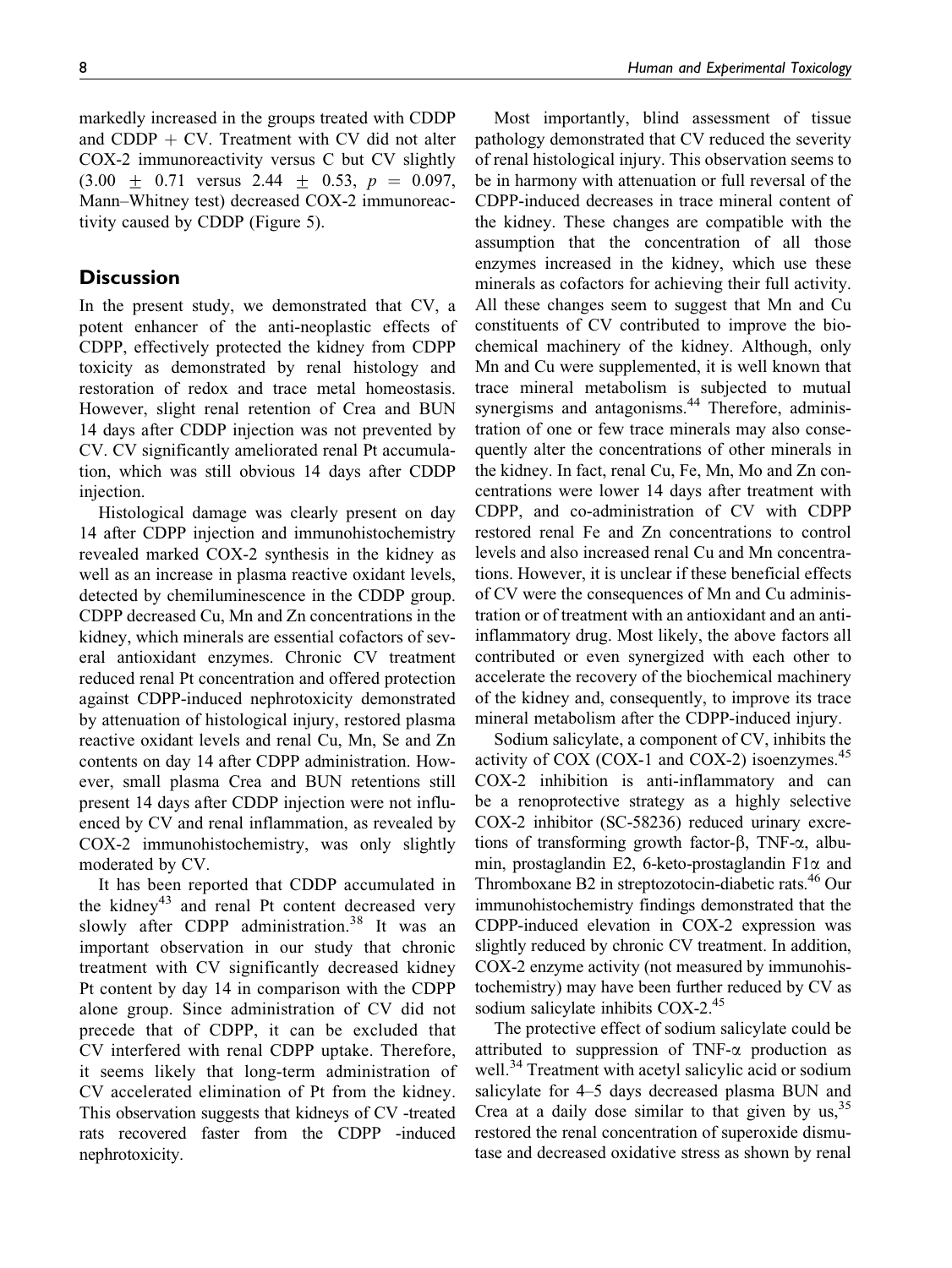malondialdehyde concentration in CDPP nephrotoxicity.33 Such effects of sodium salicylate may help explain why CV accelerated histological recovery of the kidney from CDPP nephrotoxicity in our study.

Even a 10-min pretreatment with various doses of vitamin C restored CDPP -induced increases in plasma Crea, dose-dependently increased renal glutathione concentration and attenuated renal lipid peroxidation as assessed by malondialdehyde levels at 1 week after CDPP injection.<sup>30</sup> One hour pretreatment with a medium dose of vitamin C (100 mg/kg/day) restored the changes in urinary 8-hydroxy-2'-deoxyguanosine caused by CDPP suggesting that vitamin C prevented oxidative DNA damage.<sup>29</sup> A single high vitamin C dose given 6 h prior to CDPP also prevented the decreases in the renal cortical brush border membrane enzyme (alkaline phosphatase, leucine aminopeptidase, gamma-glutamyl transferase and maltase) activities and transport of inorganic phosphate 4 days after CDPP administration.<sup>28</sup> However, the dose of 250 mg/kg was most effective in attenuating CDPP-induced increases in plasma Crea and BUN concentrations but lower and especially higher vitamin C doses were less effective.<sup>28</sup> In a light and electron microscopic study, chronic daily treatment with vitamin C at low dose (8 mg/kg) decreased renal histological injury caused by three repeated CDPP administrations at 21-day intervals.<sup>27</sup> These observations were similar to those seen in our study. Collectively we can conclude that pretreatment with vitamin C at medium–high doses of 100–250 mg/kg can attenuate CDPP-induced nephrotoxicity.

Transition metal ions are ubiquitous in biological systems as they play a key role in the catalysis of redox reactions and some of them (Cu, Fe, Mn and Zn) significantly modify signal transduction. Cu, Fe, Mn, Zn and also Se are essential in the antioxidant defence since metalloproteins, such as superoxide dismutase (superoxide dismutase with copper and zinc) in the cytoplasm or the nucleus, superoxide dismutase with manganese (MnSOD) in the mitochondrial matrix, catalase with iron in the cytoplasm or peroxisomes and glutathione peroxidase glutathione peroxidase with selenium in the cytoplasm are important antioxidant enzymes. On the other hand, redox-active metal ions, for example, Fe and Cu may catalyze the production of reactive oxygen species.

The concentration and concentration ratio of transition metal elements are rigorously regulated in health but not in disease. Therefore, restoring transition metal ion balance is essential in disease states. CDPP

elevated Fe concentration in the plasma, which may induce free radical reactions.<sup>47</sup> Treatment with CV alleviated CDPP-induced increase in plasma Fe concentration. Otherwise, plasma metal element content hardly differed from the control in the rats treated either with CV or CDPP  $+$  CV. The restoration of plasma Fe concentration in rats treated with  $CDPP + CV$  was very favourable and may explain the significant decrease in chemiluminescence intensity in the plasma.

There is always some concern whether the efficacy of a drug is impaired or not when its side effects are aimed to be reduced by administration of an adjuvant. CV has been shown to have a antiproliferative effect at the G2 phase in four malignant human cells lines (breast, prostate, colon and lung), and CV appeared to have a synergistic effect with CDPP in three breast and three colon carcinomas by increasing the cytotoxic efficacy of CDPP upto fourfold in cell culture. $36,37$ These observations suggest that besides offering some protection from nephrotoxicity, CV may allow CDPP dose reduction without altering its efficacy.

CDPP also blocked the normal accumulation of Cu and  $Zn$  in the kidney.<sup>39</sup> CV treatment was able to inhibit the depletion of Cu and Mn, but not of Zn.

In conclusion, the current study demonstrated that chronic CV administration after treatment with CDPP offered some protection against nephrotoxicity at 2 weeks in rats. Since previous studies have shown that CV had direct toxic effects on malignant cells and also synergically increased the anticancer effect of CDPP in cancer cell lines, CV may enable dose reduction in CDPP in cancer patients. A lower CDPP dose and a partial protection against nephrotoxicity may considerably reduce the side effect of CDPP in patients treated with CV. However, further pharmacological studies are needed to demonstrate that CV also increases the anticancer effect of CDPP in whole animal cancer models.

#### Acknowledgements

We express our thanks to Dr Peter Karran, Head of Mammalian Cell DNA Repair Department, Cancer Research UK, London Research Institute, Herts, UK and to Dr Anikó Bohács, Assistant Professor, Department of Pulmonology, Semmelweis University, Budapest, Hungary for their contribution.

#### Conflict of interest

The authors declared no conflicts of interest.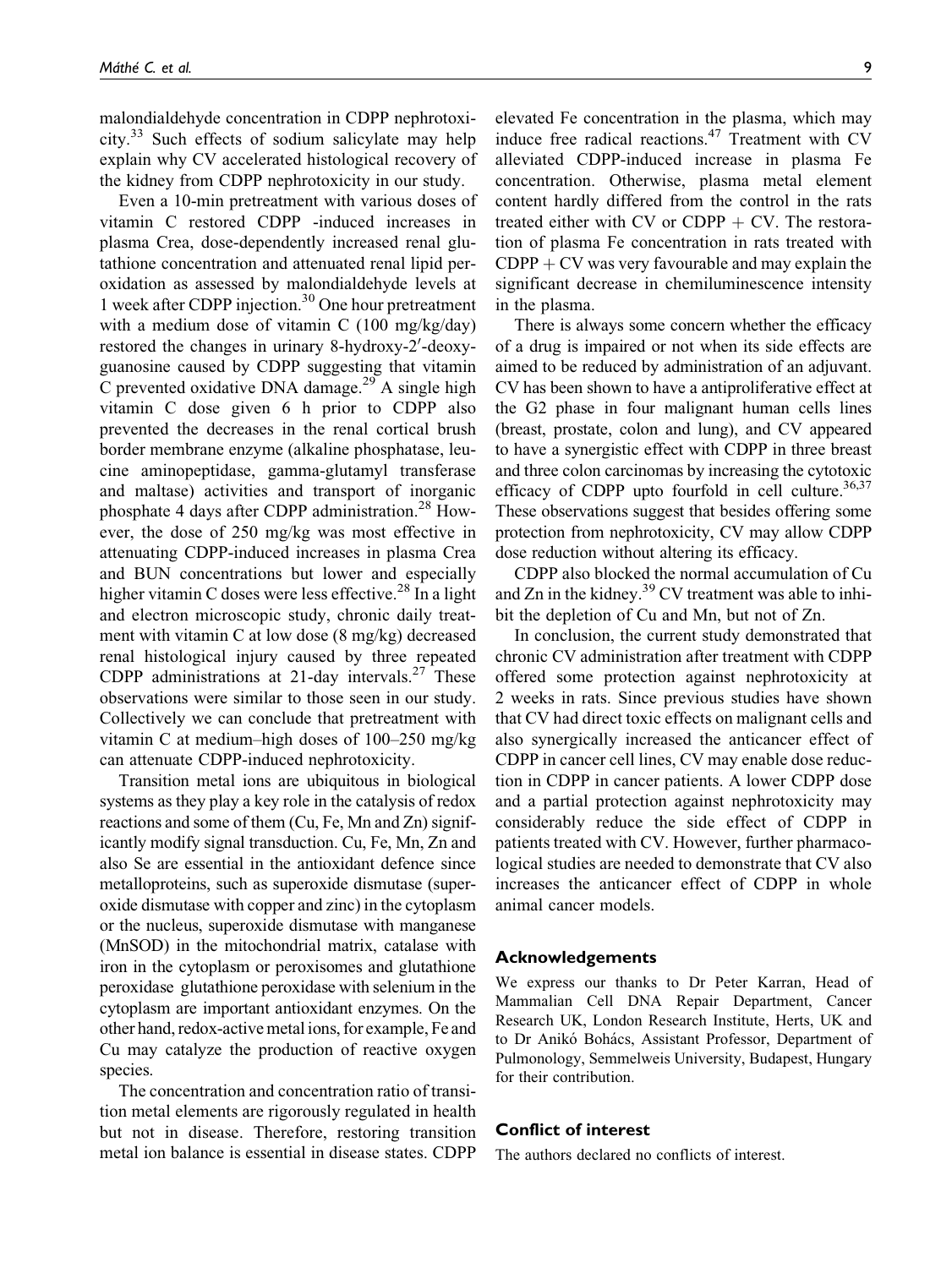#### Funding

The study was supported by Ivy Medical Chemicals Plc (Essex, UK).

#### References

- 1. Chua DT, Ma J, Sham JS, et al. Long-term survival after cisplatin-based induction chemotherapy and radiotherapy for nasopharyngeal carcinoma: a pooled data analysis of two phase III trials. J Clin Oncol 2005; 23: 1118–1124.
- 2. Pignon JP, Syz N, Posner M, et al. Adjusting for patient selection suggests the addition of docetaxel to 5-fluorouracil-cisplatin induction therapy may offer survival benefit in squamous cell cancer of the head and neck. Anti-Cancer Drug 2004; 15: 331–340.
- 3. Rossi A, Di Maio M, Chiodini P, et al. Carboplatin- or cisplatin-based chemotherapy in first-line treatment of small-cell lung cancer: the COCIS meta-analysis of individual patient data. J Clin Oncol 2012; 30: 1692-1698.
- 4. Setton J,Wolden S, Caria N, et al. Definitive treatment of metastatic nasopharyngeal carcinoma: Report of 5 cases with review of literature. Head Neck 2012; 34: 753-757.
- 5. Rosa DD, Medeiros LR, Edelweiss MI, et al. Adjuvant platinum-based chemotherapy for early stage cervical cancer. Cochrane Database of Syst Rev 2012; 6: CD005342.
- 6. Boni C, Tiseo M, Boni L, et al. Triplets versus doublets, with or without cisplatin, in the first-line treatment of stage IIIB-IV non-small cell lung cancer (NSCLC) patients: a multicenter randomised factorial trial (FAST). Br J Cancer 2012; 106: 658–665.
- 7. Rajeswaran A, Trojan A, Burnand B, et al. Efficacy and side effects of cisplatin- and carboplatin-based doublet chemotherapeutic regimens versus non-pl atinum-based doublet chemotherapeutic regimens as first line treatment of metastatic non-small cell lung carcinoma: a systematic review of randomized controlled trials. Lung Cancer (Amsterdam, Netherlands) 2008; 59: 1–11.
- 8. Noda K, Nishiwaki Y, Kawahara M, et al. Irinotecan plus cisplatin compared with etoposide plus cisplatin for extensive small-cell lung cancer. New Engl J Med 2002; 346: 85–91.
- 9. Hartmann JT and Lipp HP. Toxicity of platinum compounds. Expert Opin Pharmacother 2003; 4: 889–901.
- 10. Yao X, Panichpisal K, Kurtzman N, et al. Cisplatin nephrotoxicity: a review. Am J Med Sci 2007; 334: 115–124.
- 11. Miller RP, Tadagavadi RK, Ramesh G, et al. Mechanisms of Cisplatin nephrotoxicity. Toxins 2010; 2: 2490–2518.
- 12. Launay-Vacher V, Rey JB, Isnard-Bagnis C, Deray G and Daouphars M. Prevention of cisplatin nephrotoxicity: state of the art and recommendations from the European society of clinical pharmacy special interest group on cancer care. Cancer Chemother Pharmacol 2008; 61: 903–909.
- 13. Pabla N and Dong Z. Cisplatin nephrotoxicity: mechanisms and renoprotective strategies. Kidney Int 2008; 73: 994–1007.
- 14. Lameire N, Kruse V and Rottey S. Nephrotoxicity of anticancer drugs—an underestimated problem? Acta Clin Belg 2011; 66: 337–345.
- 15. Berns JS and Ford PA. Renal toxicities of antineoplastic drugs and bone marrow transplantation. Semin Nephrol 1997; 17: 54–66.
- 16. Perazella MA and Moeckel GW. Nephrotoxicity from chemotherapeutic agents: clinical manifestations, pathobiology, and prevention/therapy. Semin Nephrol 2010; 30: 570–581.
- 17. de Jongh FE, van Veen RN, Veltman SJ, et al. Weekly high-dose cisplatin is a feasible treatment option: analysis on prognostic factors for toxicity in 400 patients. Br J Cancer 2003; 88: 1199–1206.
- 18. Mathe C, Bohacs A, Duffek L, et al. Cisplatin nephrotoxicity aggravated by cardiovascular disease and diabetes in lung cancer patients. Eur Respir J 2011; 37: 888–894.
- 19. Safirstein R, Miller P and Guttenplan JB. Uptake and metabolism of cisplatin by rat kidney. Kidney Int 1984; 25: 753–758.
- 20. Pabla N, Murphy RF, Liu K, et al. The copper transporter Ctr1 contributes to cisplatin uptake by renal tubular cells during cisplatin nephrotoxicity. Am J Physiol Renal Physiol 2009; 296: F505–F511.
- 21. Yonezawa A and Inui K. Organic cation transporter OCT/ SLC22A and  $H(+)$ /organic cation antiporter MATE/ SLC47A are key molecules for nephrotoxicity of platinum agents.Biochem Pharmacol 2011; 81: 563–568.
- 22. Katsuda H, Yamashita M, Katsura H, et al. Protecting cisplatin-induced nephrotoxicity with cimetidine does not affect antitumor activity. Biol Pharmacol Bull 2010; 33: 1867–1871.
- 23. Filipski KK, Mathijssen RH, Mikkelsen TS, et al. Contribution of organic cation transporter 2 (OCT2) to cisplatin-induced nephrotoxicity. Clin Pharmacol Therapeut 2009; 86: 396–402.
- 24. Chirino YI and Pedraza-Chaverri J. Role of oxidative and nitrosative stress in cisplatin-induced nephrotoxicity. Exp Toxicol Pathol 2009; 61: 223–242.
- 25. El-Beshbishy HA, Bahashwan SA, Aly HA, et al. Abrogation of cisplatin-induced nephrotoxicity in